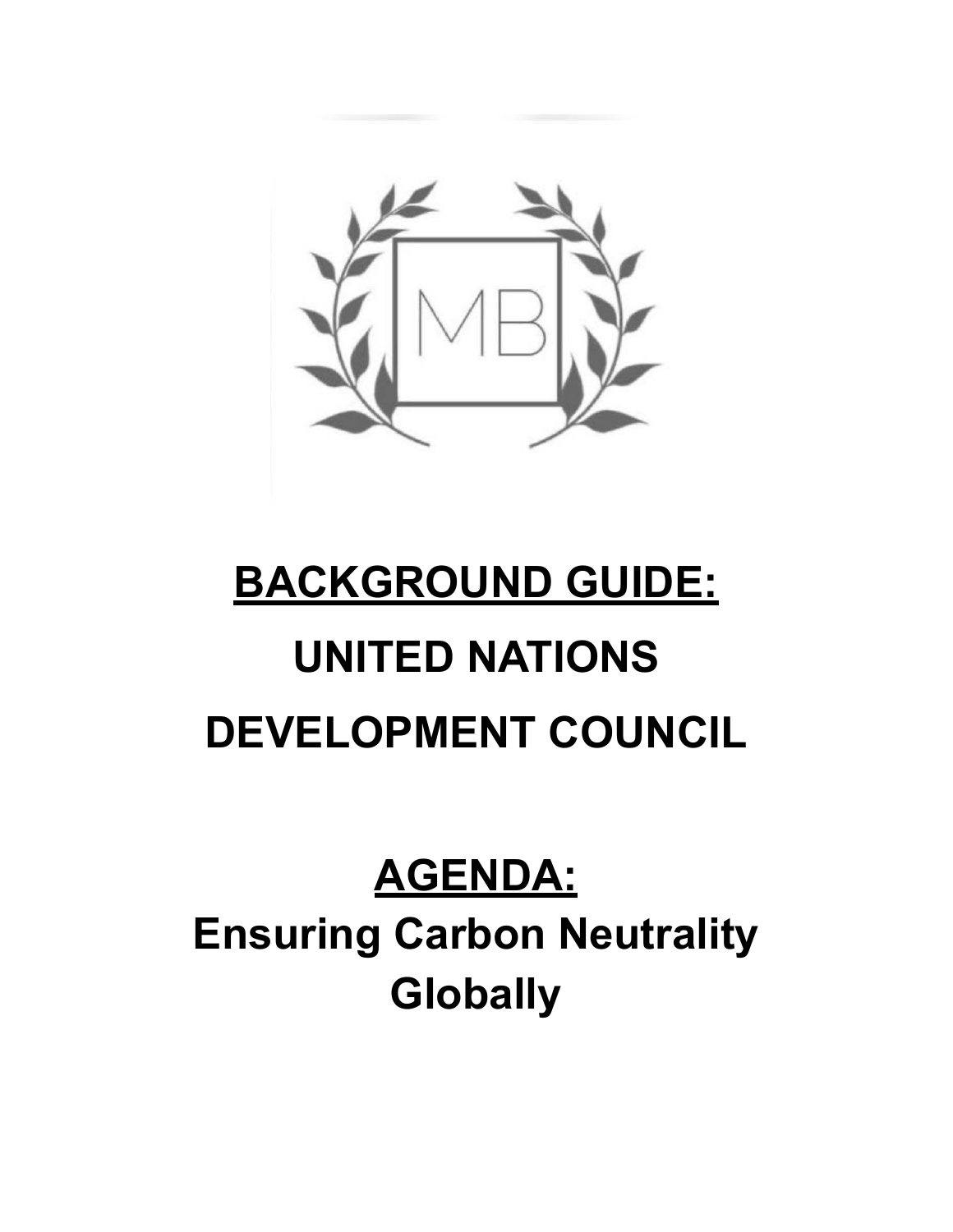# **Table of Contents:**

- *01. Letter from the Executive Board*
- *02. Committee Introduction*
- *03. Agenda Introduction*
- *04. Key definitions*
- *05. Key Parties involved*
- *06. Stances of Major Countries and NGOs*
- *07. Possible Solutions*
- *08. Questions A Resolution Must Answer (QARMA)*
- *09. Bibliography*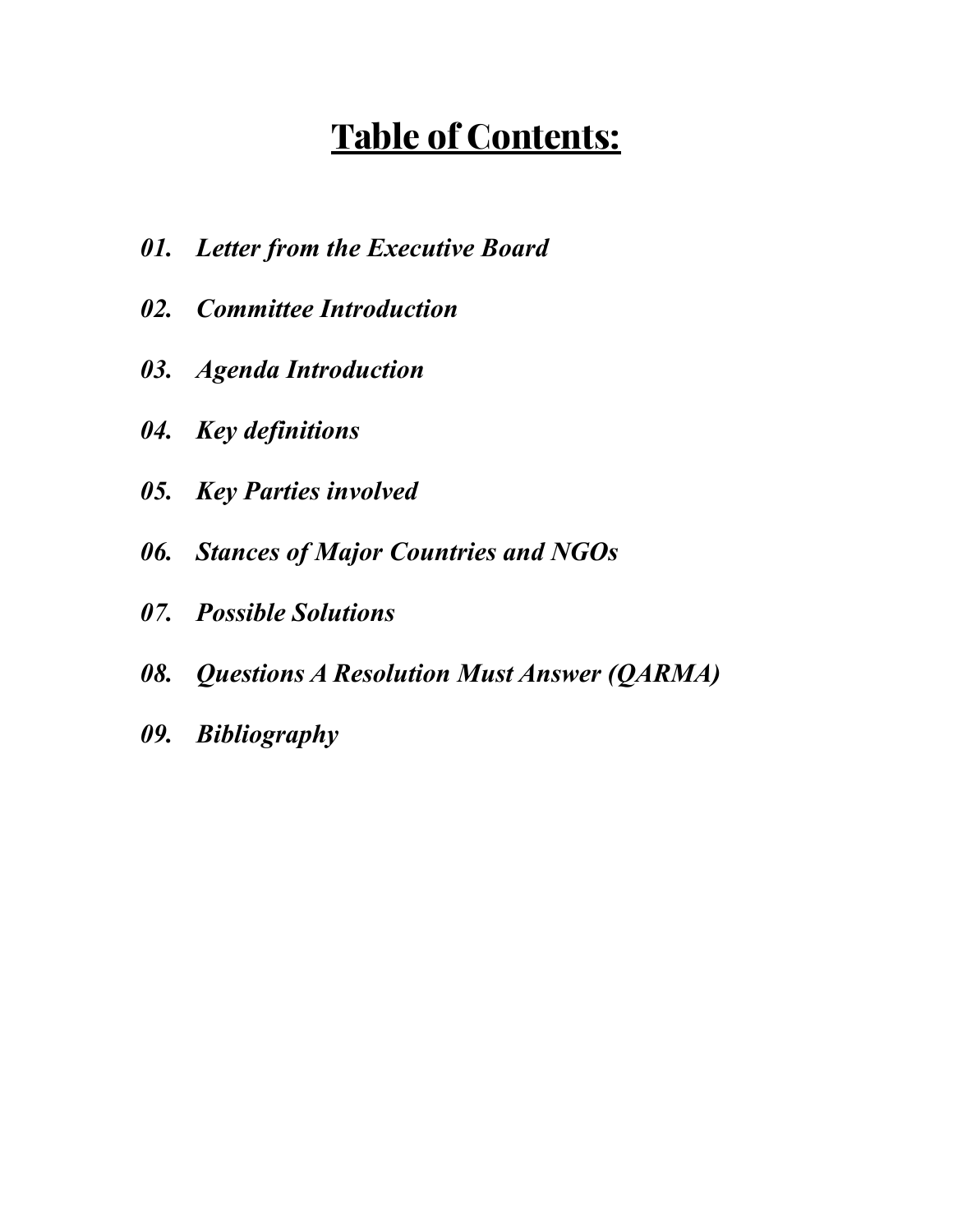#### **Letter from Executive Board**

#### **Dear Participants,**

It is our pleasure and absolute honour to preside over **MUN Bank Model UN's United Nations Development Council, 2022.**

Usually delegates ask us what are the expectations of the Executive Board Members for a committee, and to that we would like to say that at the least we expect everyone to take the issues under review seriously. We expect that while you have fun during research or deliberations upon the issue, but you do not undermine their relevance, that you debate them because they affect you as an individual as well.

This guide has been prepared with the idea that it will brief you about the issues at hand, and give you a good starting point for further research. So we request you to not see it as an end in itself in terms of preparation. Going beyond the scope of this guide during preparation is not only suggested, but is a necessity if you wish to perform well. Since along with it being an academic simulation, it is a competitive forum as well, the Executive Board would maintain a marking sheet. **You shall be marked on the following parameters -**

- **1. Verbatim**
- **2. Lobbying**
- **3. Chits**
- **4. Points**
- **5. Diplomatic Courtesy**
- **6. Documentation**

It is important that you use this document as a reference point and make your own opinion based upon your portfolio along with the Research and Analysis done. In case of any queries feel free to contact us. We will try our best to answer the questions to the best of our abilities.

**Regards, Aryaveer Singh- Head Chair Neesha Ng Sundram-Vice Chair Anika Nusrat-Rapporteur**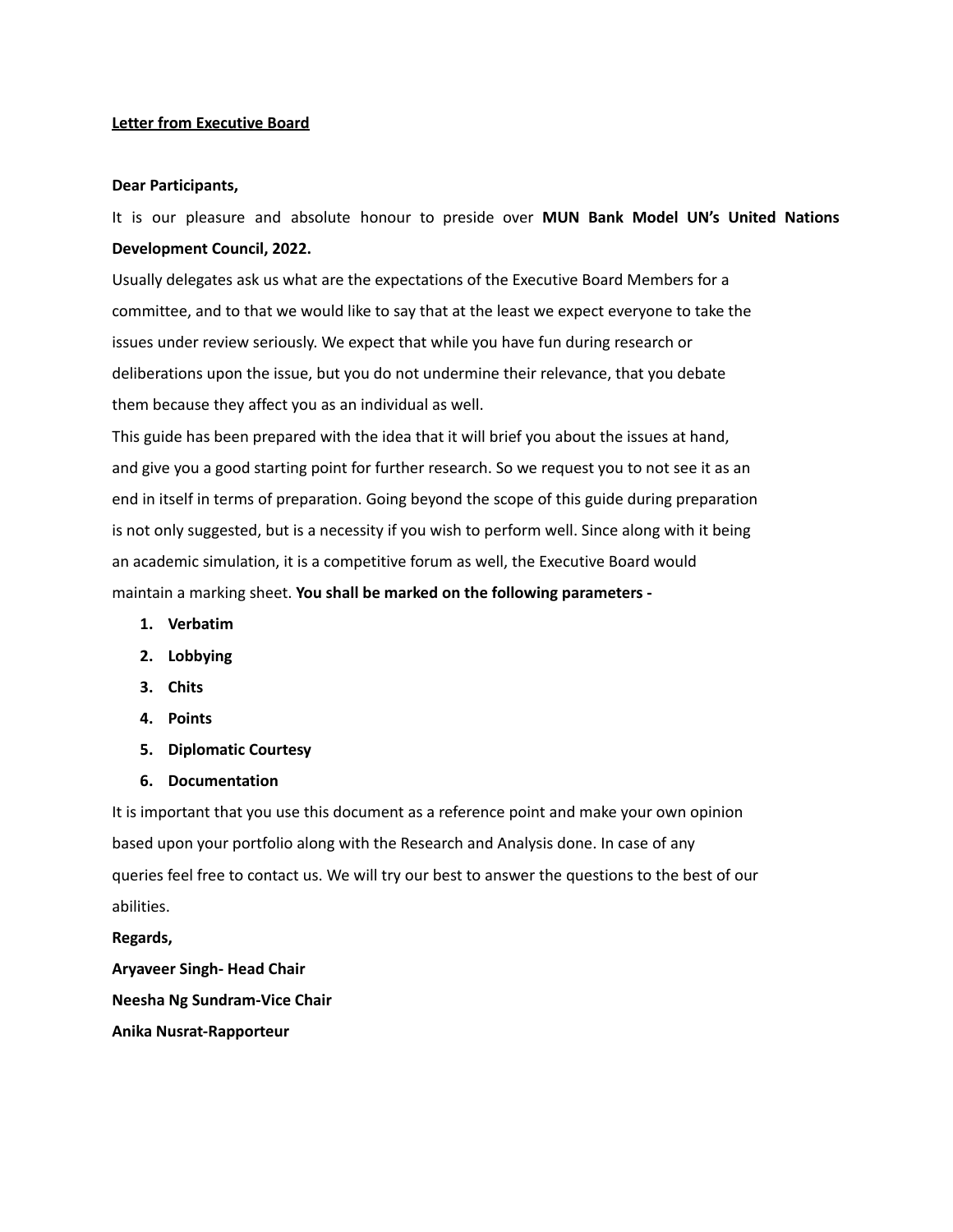#### **Introduction to the United Nation Development Council:**

The United Nations Development Program serves as the UN's global development network,

The main purpose of this body is to bring about change and development around the world and to improve the situation and the lives of many people around the world. UNDP provides expert advice, training and financial assistance to developing countries, with a strong focus on Less Developing Countries. Since 1966, the UNDP has worked as a partner for people from all walks of life, building resilient nations.

Today, on the ground, in more than one hundred and seventy countries and regions, it continues

to provide a global perspective and spatial understanding to help countries move from poverty to prosperity. Less than- Kofi Annan's leadership, world leaders vowed to work together to achieve Millennium Development. The goals, which include the important task of reducing poverty by 50 percent by the end of this year. Icon hence the obligation of the United Nations Development Program, to unite the world once and for all national efforts, with the aim of achieving these eight main goals set. UNDP's mandate is to assist its countries and share solutions in four key areas: Poverty Alleviation and Achieving the Millennium Development Goals (MDGs), Democracy, Disaster Prevention and Recovery, Environment and Power for Sustainable Development. While doing all his work, UNDP protects human rights, empowers women, the young and the very poor, the most vulnerable Community. Over the past ten years, UNDP has worked with 112 international governments, including 50 countries at high risk of disaster, developing and implementing policies and support for disaster risk reduction-rescue operations. UNDP programs aim to strengthen the national capacity for prevention once and for all responding to natural disasters. In its support for recovery, UNDP focused especially in subsequent normal restorations problems of functional change to development, using the restoration function as an opportunity to 'build a better back'. Such efforts are focused to strengthen governance structures as well as better disaster risk policies management and reaction.

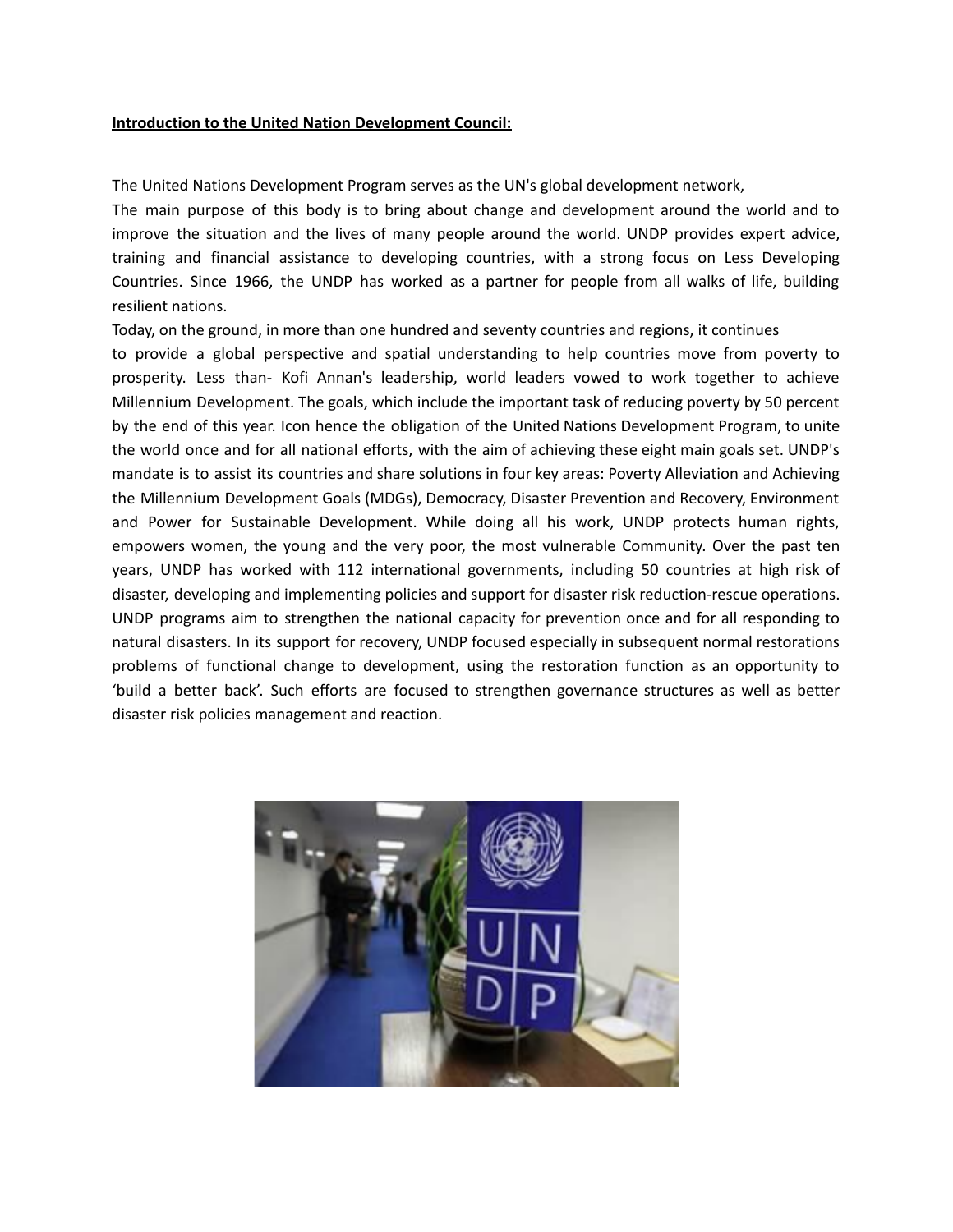# **Introduction to the Agenda:**

#### **What is Carbon Neutrality?**

Carbon neutral means that there is a balance between carbon emission from a carbon sink and carbon absorption from the atmosphere. The removal of carbon monoxide from the atmosphere and its subsequent storage is called carbon sequestration. Achieving net zero emissions requires offsetting all global greenhouse gas (GHG) emissions through carbon sequestration. Carbon sinks are systems that absorb more carbon than they emit. The main natural carbon sinks are soil, forests and the sea. Natural sinks are estimated to remove 9.5 to 11 Gt of CO2 per year. In 2019, annual global CO2 emissions reached 38.0 Gt. Until now, artificial carbon sinks have not been able to remove carbon from the atmosphere on the scale needed to combat global warming. Carbon stored in natural sinks, such as forests, is released into the atmosphere through wildfires, land re-use, or logging. This is why reducing carbon emissions is so important to achieve climate neutrality.

A key element towards carbon neutrality is powering economies with clean energy, replacing polluting coal and gas and oil fired power stations with renewable energy sources, such as wind or solar farms. This would dramatically reduce carbon emissions. Plus, renewable energy is now not only cleaner, but often cheaper than fossil fuels. A wholesale switch to electric transport, powered by renewable energy,



would also play a huge role in lowering emissions, with the added bonus of slashing air pollution in the world's major cities. Electric vehicles are rapidly becoming cheaper and more efficient, and many countries, including those committed to net zero, have proposed plans to phase out the sale of fossil fuel powered cars. Other hazardous emissions are related to agriculture (livestock produces significant amounts of methane, a greenhouse gas). If you eat less meat and eat more plant foods, you can significantly reduce that amount. And here too, there are promising signs such as the growing popularity of "vegetable meat" now sold in major international fast food chains.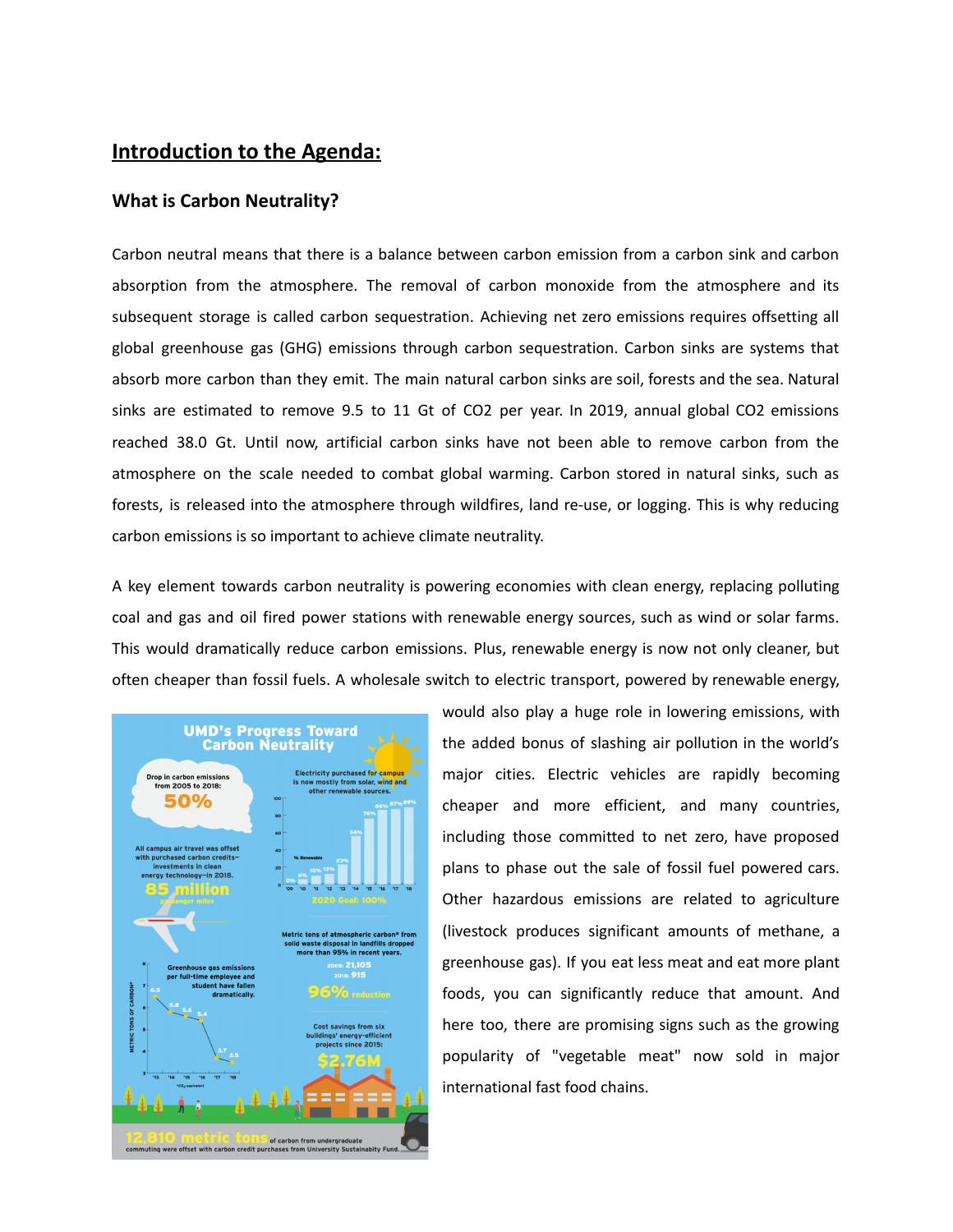#### **Key Definitions:**

**Carbon offsetting: <sup>1</sup>** an action or activity, such as the planting of trees or carbon sequestration, that compensates for the emission of carbon dioxide or other greenhouse gases to the atmosphere.

Carbon sequestration:<sup>2</sup> Carbon sequestration is the process of capturing and storing atmospheric carbon dioxide. It is one method of reducing the amount of carbon dioxide in the atmosphere with the goal of reducing global climate change.

**Climate neutrality: <sup>3</sup>** Climate neutrality can be achieved if CO₂ emissions are reduced to a minimum and all remaining CO<sub>2</sub> emissions are offset with climate protection measures. If climate-damaging greenhouse gases are completely avoided or if gase

Carbon sink:<sup>4</sup> A carbon sink is a land or ocean mass that can take in carbon - most notably carbon dioxide - from the atmosphere. It is the opposite of a carbon *source*, which acts to emit carbon into the atmosphere, such as a motor vehicle or a coal-fired power plant. Carbon sources cause negative impacts to the earth as they emit carbon from below the Earth's surface that would otherwise not enter the atmosphere.

Hazardous emissions: <sup>5</sup>[means](https://www.lawinsider.com/dictionary/hazardous-emissions) all emissions, releases, leaks, escapes, dumping, discharges or threatened discharges of Hazardous Substances into the air, surface water, ground water or the ocean or on or into the land.

**Sustainable development:**<sup>6</sup> Sustainable development can be defined as an approach to the economic development of a country without compromising with the quality of the environment for future generations.

<sup>4</sup>https://energyeducation.ca/encyclopedia/Carbon\_sink<br><sup>5</sup>https://www.lawinsider.com/dictionary/release-of-hazardous-materials

<sup>3</sup>https://www.myclimate.org/information/faq/faq-detail/what-is-climate-neutrality 1 https://www.castrol.com/en\_gb/united-kingdom/home/path360/cneutral.html<br><sup>2</sup> https://clear.ucdavis.edu/explainers/what-carbon-sequestration

<sup>6</sup>https://byjus.com/commerce/meaning-and-features-of-sustainable-development/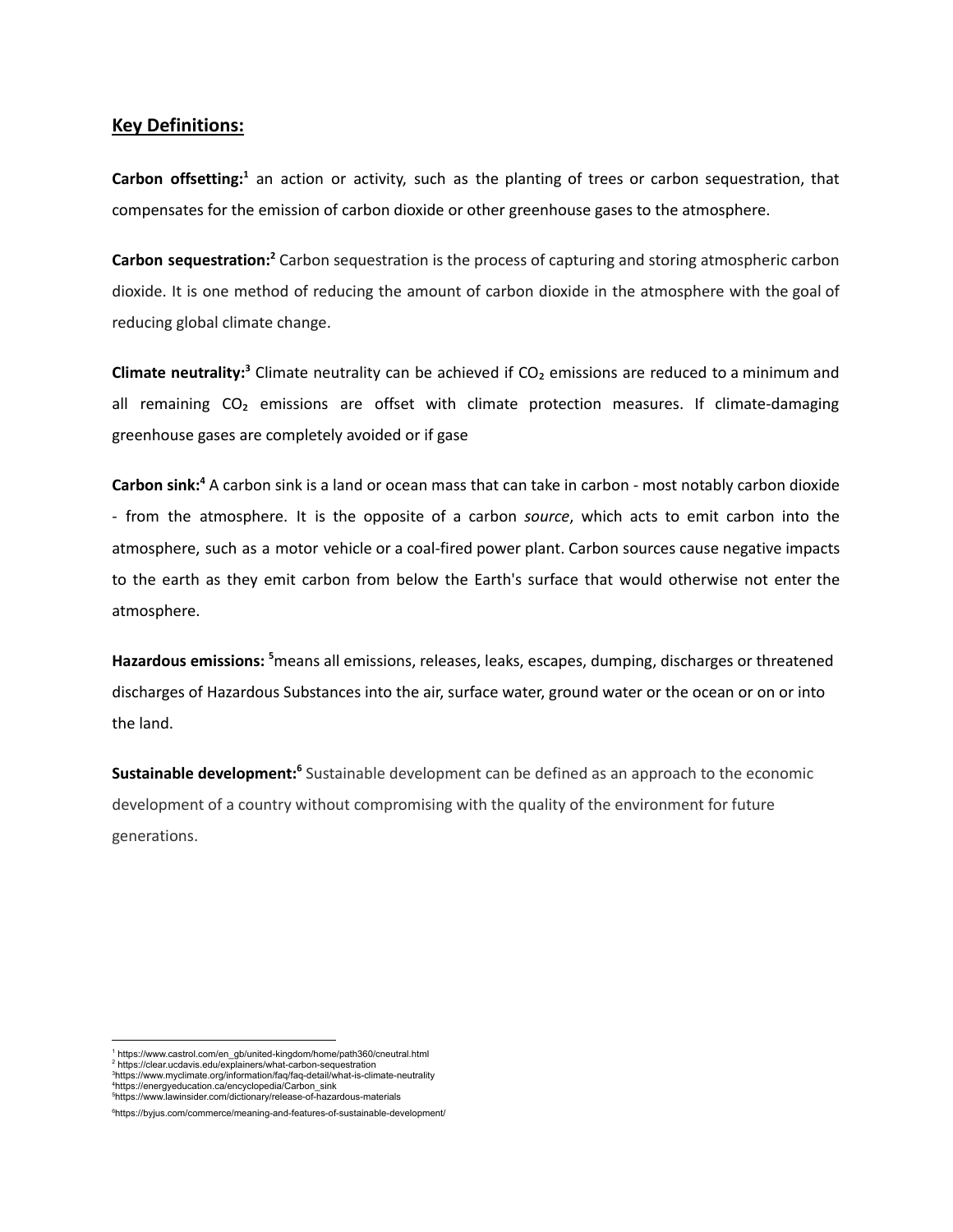# **Stances of Major Countries and NGOs**

#### **Major Countries Involved**

#### *China*

China has been the largest emitter of carbon dioxide gas in the world since 2004 and was responsible for 28.5 percent of global carbon dioxide emissions in 2018. The country also produced 9.9 billion metric tons in the year 2019 alone. The reason behind this is because coal is responsible for approximately 58% of the total energy generated by China in 2019. The burning of coal (rich in carbon) in power and industrial plants and boilers releases large amounts of CO2 into the atmosphere. Moreover, China is one of the largest importers of oil, which contributes to large CO2 emissions through the country's use of motor vehicles.

The main reason for the usage of coal in China, is the use of the industrial sector as China's primary coal consumer. The production of cement and steel that both emit a large amount of CO2, have undergirded China's infrastructure development. In fact, China manufactures half of the world's steel, producing roughly five times more than the European Union, hence having more carbon emissions than the EU. (Blokhin, 2022)

Moving on, China has made two main pledges in the past two decades. The first is during the Copenhagen Accord in 2009. The targets made were to reduce the **carbon intensity from 40% to 45%** below 2005 levels and to increase the **non-fossil fuel share of energy supply to 15%** by 2020. The Chinese government announced in March 2018 that it had achieved its Copenhagen emission reduction targets for 2020. Next, the second pledge is the Paris Agreement 2016. During this agreement, China pledged a carbon intensity reduction of 60% to 65% below 2005 levels, to increase the non-fossil fuel share of energy supply to 20% as well as to peak carbon emissions. ("How is China Managing its Greenhouse Gas Emissions?", n.d.) President Xi Jinping also said that the final target of peaking carbon emissions would be able to be achieved no later than 2030 and China would be able to reach net-zero by 2060. (Takeuchi, 2021)

#### *United States of America*

The United States ranks second in carbon emissions worldwide, producing approximately 4.7 billion metric tons of carbon dioxide emissions in 2019. (Blokhin, 2022) The major factor that contributes to the amount of carbon emissions is the transportation sector which makes up 27% of 2020 greenhouse gas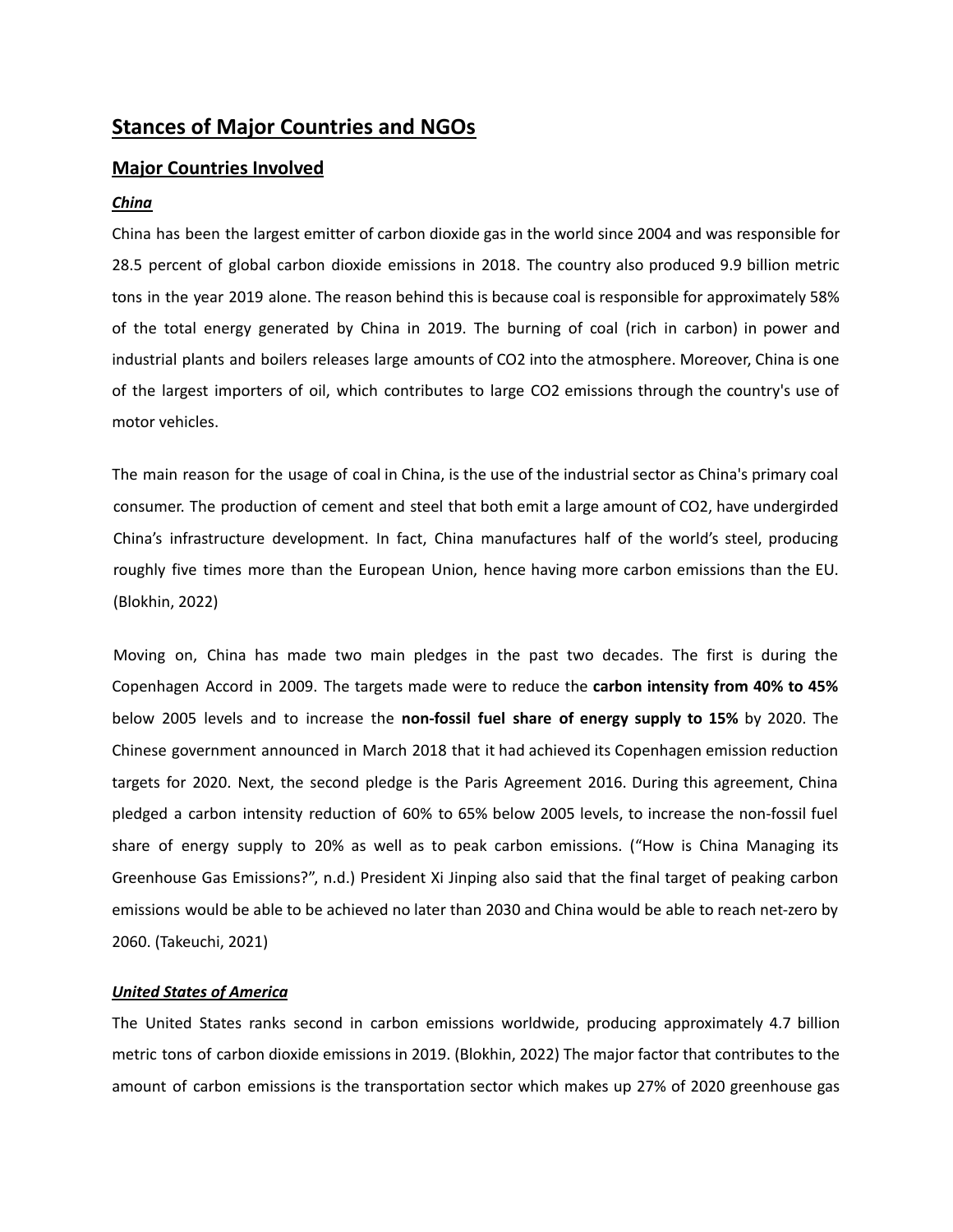emissions in 2020 as 90% of the fuel used for transportation is still petroleum based. Two other sectors, which are the electricity production sector and the industry sector are also major contributors to the amount of greenhouse gas emitted due to the burning and consumption of fossil fuel. (United States Environmental Protection Agency, 2022)

The United States was affiliated with the Paris Agreement in 2020, withdrawing once from the agreement but rejoined in 2021 after the state general elections. Following that, President Biden established goals to create a carbon pollution-free power sector by 2035 and a net zero emissions economy by no later than 2050. (The White House, 2021) The state's stance was further reiterated during COP26 in which the state also agreed to boost climate cooperation with China.

#### *Bhutan*

Being one of the only three countries in the world that has a negative carbon rate, Bhutan generates about 2.2 million tonnes of CO2 each year, but its forests absorb three times the amount of CO2 produced, which eventually creates a carbon sink. (Thakur, 2021)

The core of Bhutan's national carbon neutral strategy are protected areas. Bhutan's constitution now demands that a minimum of 60 percent of the country's total land area remains under forest cover for all time. 81 percent of Bhutan is presently under forest cover, while more than half the country is protected as nature reserves, national parks and wildlife sanctuaries which are all connected by a network of biological corridors. (Patil, 2022) Logging exports were even banned in 1999. The main reason for this action is to further conserve forests and to provide timber for local people at affordable prices in the interest of rural development and the maintenance of cultural values.

Aside from that, a large portion of Bhutan's electricity comes from its rivers by harnessing the power of hydroelectricity. The amount of electricity generated through this method produces enough to supply free energy to the people of Bhutan and the extra is even exported to other neighbouring countries.

#### *Finland*

Finland is targeted to reach a net zero status by the year 2035. Attributing to 1.5% of the total emissions of the EU in the year of 2019, Finland was responsible for 55.3 million tonnes of CO2 equivalent of emissions. (European Parliament) The European Union which Finland is part of, has the third largest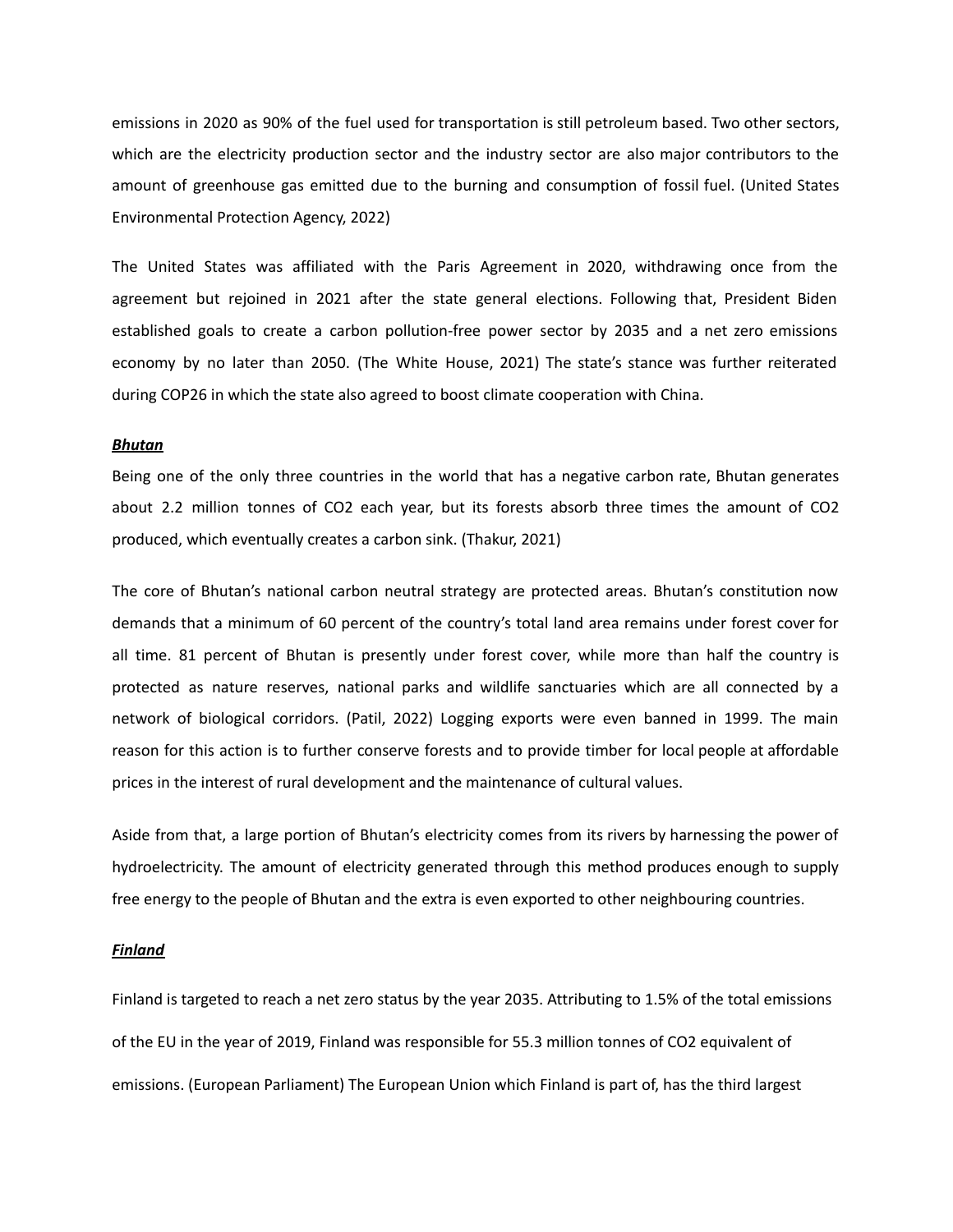amount of carbon emissions in the world. The main emitting sectors of Finland are their energy industry and transport industry, together accounting for 50 % of total emissions in 2019. However, with the exception of agriculture, emissions have decreased in all other sectors since 2005 (European Parliament)

The key pillar of Finland's national climate policy is the Climate Change Act that entered into force on 1 June 2015. According to the Act, Finland must reduce its greenhouse gas emissions by at least 80% by 2050 from the levels in 1990. Aside from the Climate Change Act, this state draws up a medium term plan for climate change action during each electoral term. 'Towards Climate-Smart Day-to-Day Living' which was the first Medium-term Climate Change Policy Plan, was completed in 2017. Apart from recent efforts, Finland is the first country to introduce and implement carbon taxation. Finland introduced a carbon tax of EUR1. 12 (USD1. 41) per tonne of CO2 in 1990, based on the carbon content of the fossil fuel.



# The top five emitters of carbon dioxide

Megatonnes of CO2 per year

 $B$  $B$  $C$ 

Source: EC, Emissions Database for Global Atmospheric Research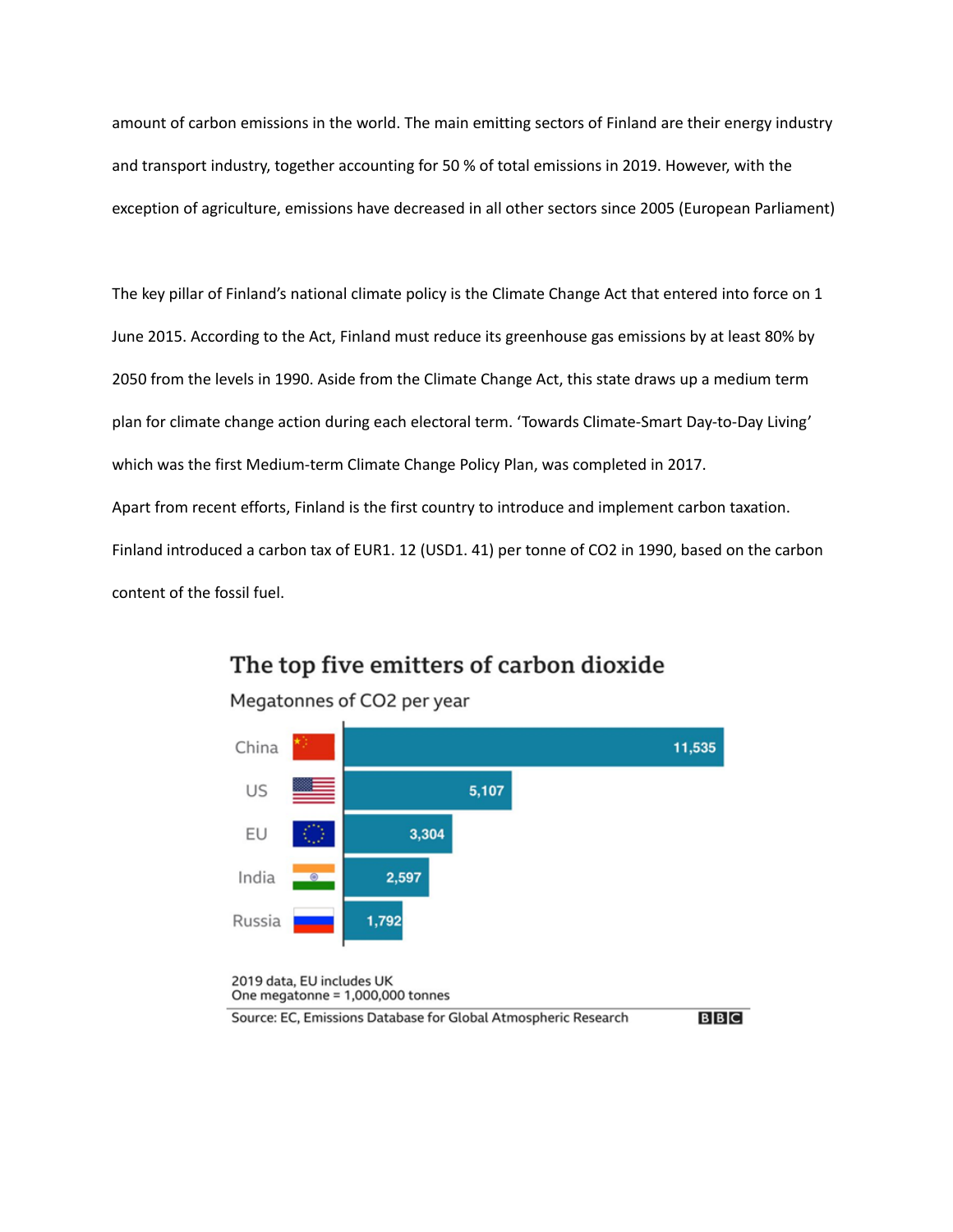#### **NGOs Involved**

#### *Greenpeace*

Greenpeace has been one of the most vocal environmental NGOs that have voiced out against multiple facets of issues regarding carbon emissions.

In 2021, the issue Greenpeace spoke out most vocally against is carbon offsetting, which is claimed to be obscuring climate wrecking-emissions and is a form of greenwashing. To further elaborate, carbon offsetting is a licence to keep polluting, and distracts us all from the real work of cutting emissions. It is where companies and governments emit carbon but at the same time try to meet their carbon reduction targets. (Greenberg, 2021) It is harmful in the sense where false hope is given where the environmental crises can be ended without states and corporations reducing their own emissions. Hence, Greenpeace maintains its stance that needed reductions and fossil fuel phase-outs cannot be replaced by net-zero pledges and offsets with the actions of states and businesses.

However, their viewpoint is criticised by several media outlets. Some put forward the carbon offsets can be useful if they abide by the strict regulations and stressed that it is a voluntary and globally achievable action without overwhelming industries immediately. Others say that Greenpeace is biased and is spreading wrong information regarding carbon offsets altogether. (Verra, 2021)

#### *WWF (World Wildlife Fund)*

The World Wildlife Fund focuses on tackling the climate crisis by taking a variety of actions including the encouragement of the implementation of more ambitious climate policies by governments, supporting the shift to renewable energy as well as working with cities, businesses and communities in order to create a climate-resilient, net-zero future.

Some detailed actions that they have taken include providing financial support to developing countries as an implementing partner of the Green Climate Fund (GCF) and the Global Environment Facility (GEF) in order to accelerate climate action as well as supporting REDD+, which offers financial incentives to developing countries that create and implement strategies to manage and use their forests responsibly and help countries and regions assess the benefits nature provides under different development and climate change scenarios in order to reduce emissions from deforestation. (World Wildlife Fund, n.d.)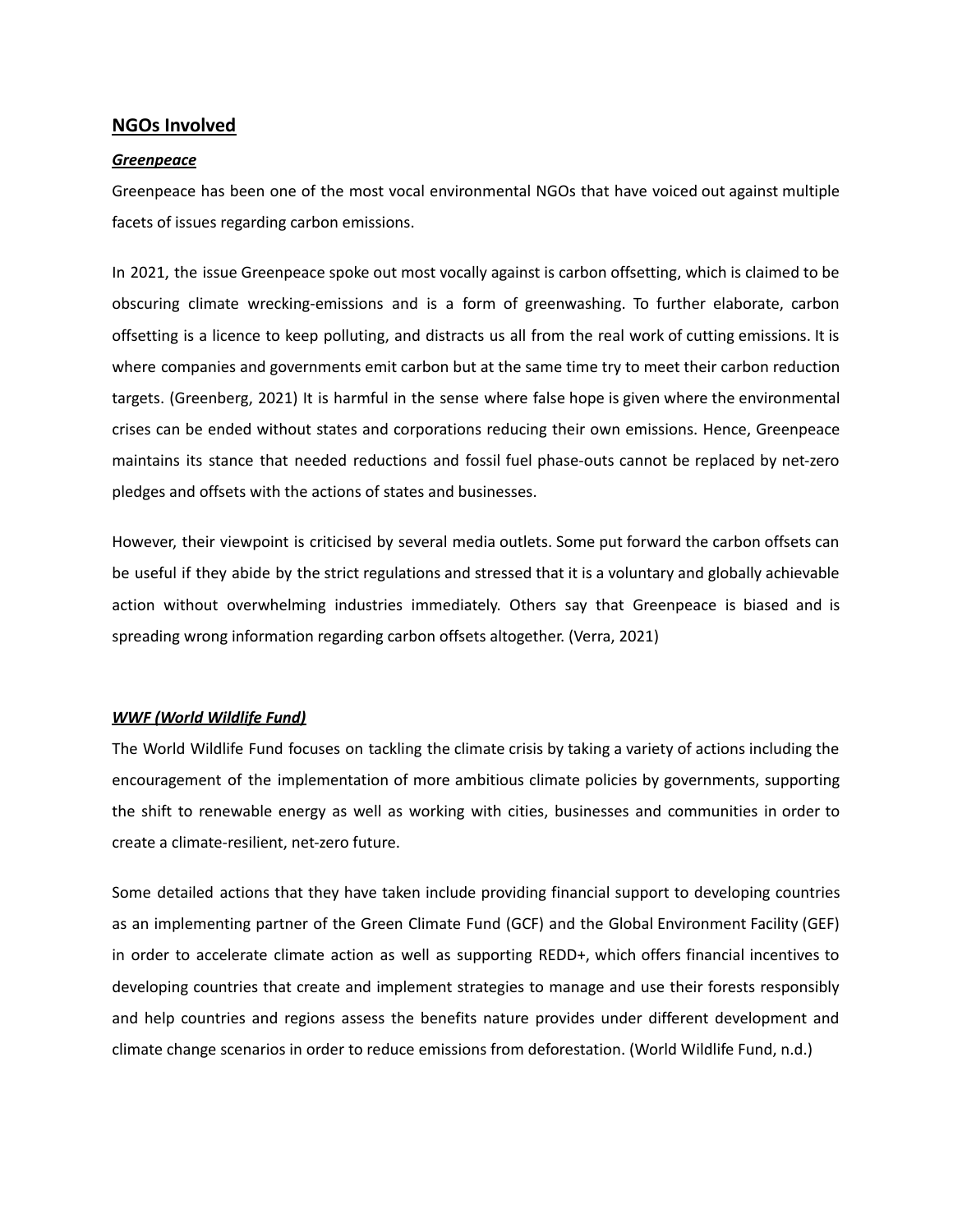# **Possible Solutions**

## **Carbon offsetting**

Despite being a controversial short to mid term solution, carbon offsetting offers a middle ground to reduce the emissions of carbon while still providing a source of income for corporations and protection to environmental areas, and at least some form of monitoring and accountability to ensure that companies are sticking to their commitments. It is also more feasible than making drastic changes like phasing out non-renewable energy overnight.

However, there are two conditions for carbon offsetting to be considered as a genuine carbon offset. The first would be that carbon offsetting is done additionally. Additionality is a concept that garners frequent misunderstanding. One commonly heard misleading claim, for example, is that a project can be considered additional if GHG emissions are lower than they would have been "in the absence of the project." GHG reductions are only considered additional if they would not have occurred in the absence of a market for offset credits. (Carbon Offset Guide)

The second requirement is for carbon offsetting to be done permanently. For most kinds of carbon offset projects, reversals are either physically impossible or extremely unlikely which means that carbon is kept out of the atmosphere forever with these projects.

Stabilising carbon in solid and dissolved forms to prevent them from being released into the atmosphere and causing it to warm is the main idea of carbon sequestration. However, like the above, carbon sequestration is a short-to-mid-term solution, as we do not have the ability to remove carbon from the atmosphere as fast as we are emitting it.

There are several approaches that can be taken in regards to carrying out carbon sequestration. A few mainstream ones include carbon farming and reforestation. The main objective of carbon farming is to use plants to trap carbon in the air, and following that, relies on several practices to encourage the trapped carbon to move into and stay in the soil. Reforestations increases the amount of trees that can serve as a carbon sink and sequester a larger amount of carbon. It is estimated that worldwide forests currently sequester on the order of 2 Gt CO2 per year.

## **Compliance with Environmental Laws**

Many countries in the world have laws and policies targeting climate change, however, for them to be effective and contribute to the fight against climate change, compliance is expected of these laws. According to the UNEP, developing countries and countries with economies in transition have varying experiences in the enforcement of national environmental law. This issue in turn can cause an increase in the culture of impunity and weaken the effectiveness of environmental laws, especially when states are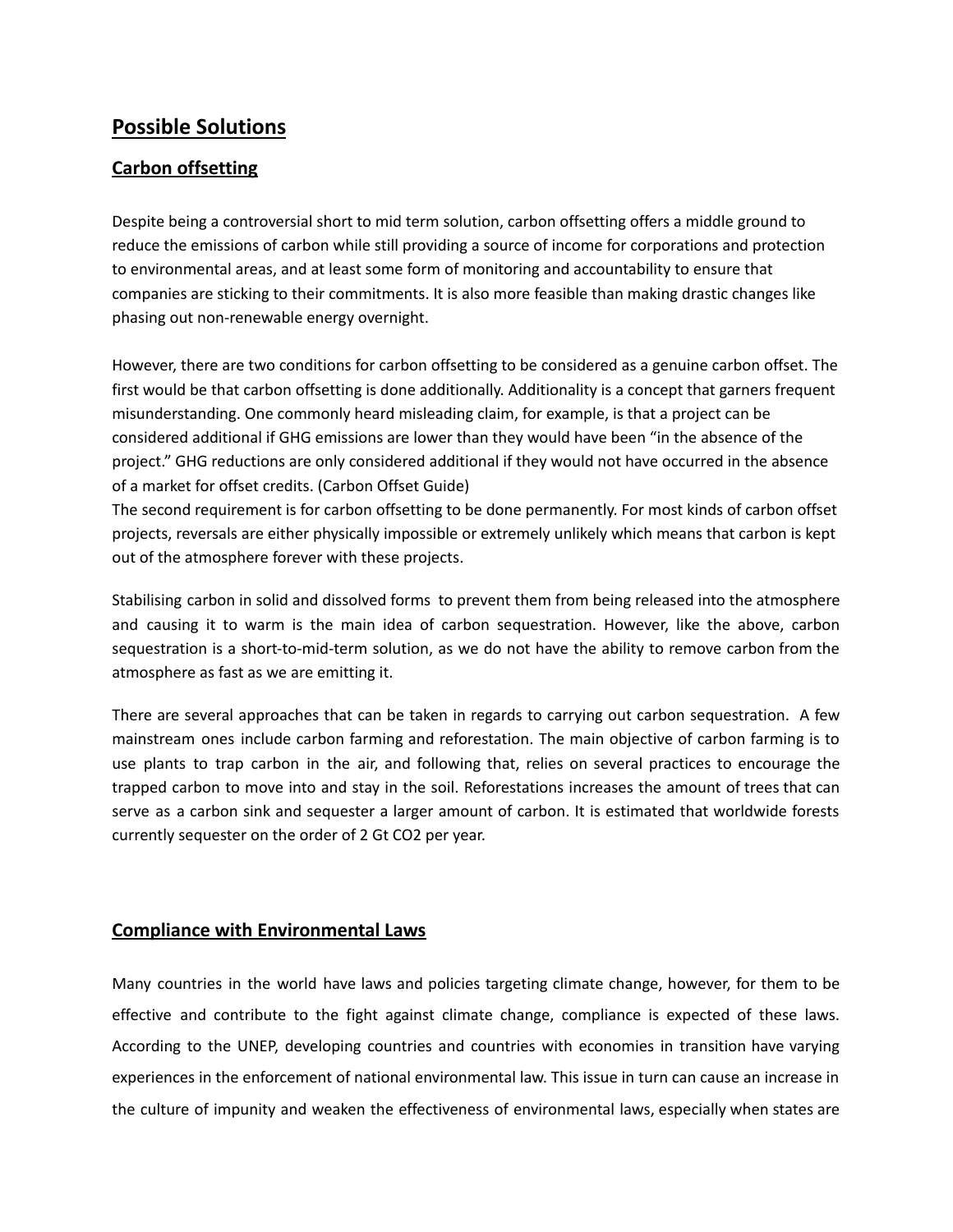not able to pay adequate attention to inspection and monitoring as well as to set procedures to engage the community in order to deter violations of the law.

Some practices that states may consider adopting in order to increase the compliance with existing environmental laws include but are not limited to, civil enforcement as well as criminal enforcement. With civil enforcement, programmes may include training, public engagement to create awareness about the issues as well as information sharing. On the other hand, criminal enforcement focuses on similar programmes with the addition of training of procedures in the criminal law as well as remedies that include criminal sanctions and penalties.

#### **Achieve cooperation in between private sectors and states**

Since 1988, 100 coal and oil producing companies are responsible for over 70 percent of global greenhouse gas emissions; accounting for 1 trillion tons of greenhouse gas emissions. (Bonnardeaux) Hence, in order to completely achieve a carbon neutrality globally, states need the cooperation and support from private sectors. Furthermore, the compliance of private sectors towards environmental laws are also very much needed.

If possible, private sectors are also encouraged to make the transition of non-renewable energy sources to renewable energy sources alongside states.

## **QARMAs (Questions A Resolution Must Answer)**

- 1. Are there ways to balance the economic and social reliance of countries on non-renewable energy sources with reducing carbon emission?
- 2. How would carbon emissions from the private sector be reduced?
- 3. How would climate change issues caused by carbon emissions be handled by Member States?
- 4. What can Member States do to ensure current legislations to reduce carbon emissions are enforced?
- 5. How can we ensure international action across Member States and intersectoral action within their respective territories with respect to their sovereignty?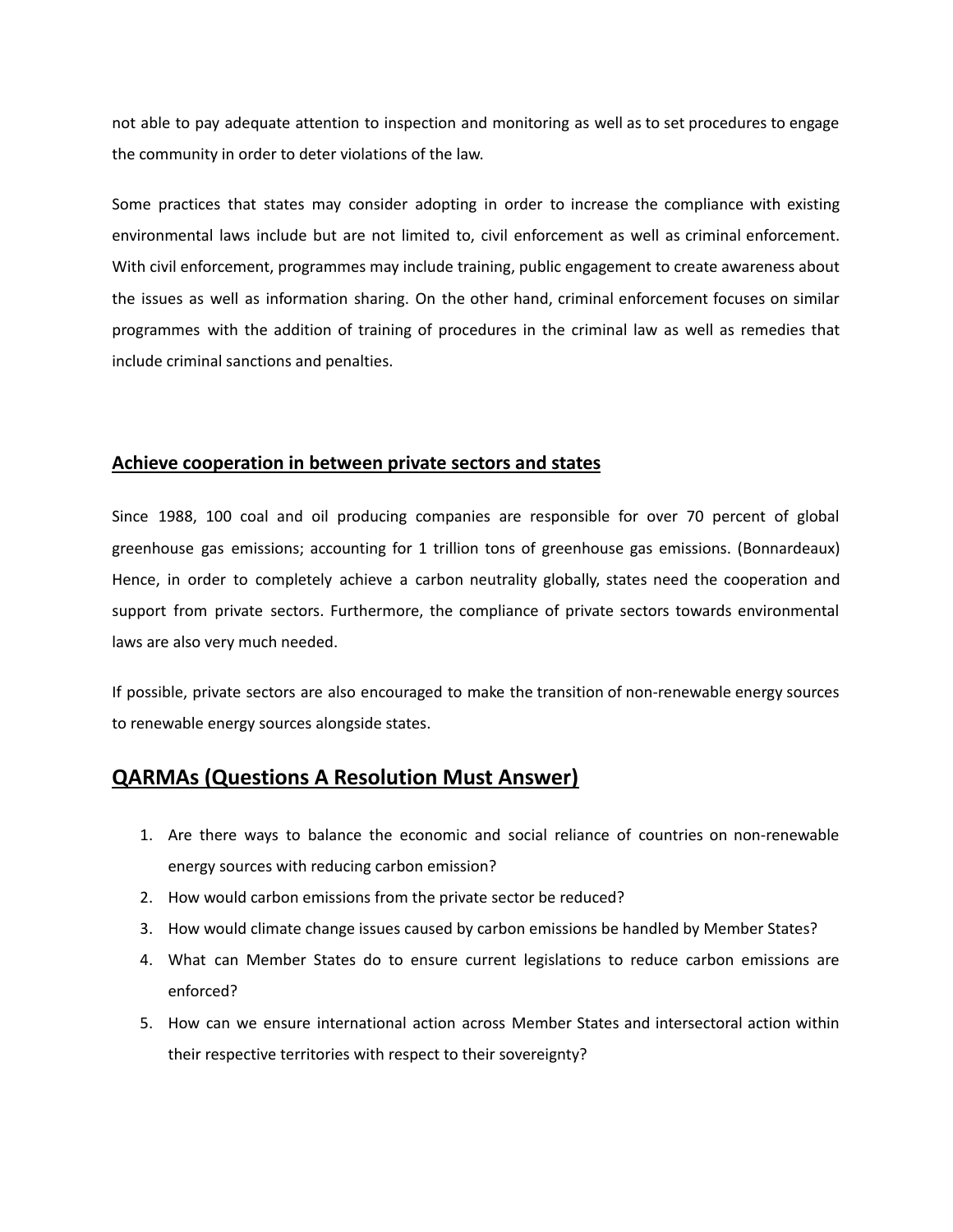- 6. How can Member States bridge the capabilities between developed and developing countries to transition into clean technologies to reduce carbon emissions?
- 7. What preventive and corrective actions should developed and developing countries within Member States take to be able to equally reach the target of net-zero carbon emissions by 2050?

#### **Bibliography :**

"Report: China emissions exceed all developed nations combined." BBC News, <https://www.bbc.com/news/world-asia-57018837>>

Blokin, Andriy. "The 5 Countries That Produce the Most Carbon Dioxide (CO2)." Investopedia [<https://www.investopedia.com/articles/investing/092915/5-countries-produce-most-carbon-dioxide-co](https://www.investopedia.com/articles/investing/092915/5-countries-produce-most-carbon-dioxide-co2.asp) [2.asp>](https://www.investopedia.com/articles/investing/092915/5-countries-produce-most-carbon-dioxide-co2.asp)

"How is China Managing its Greenhouse Gas Emissions?" Centre for Strategic and International Studies. [<https://chinapower.csis.org/china-greenhouse-gas-emissions/>](https://chinapower.csis.org/china-greenhouse-gas-emissions/)

Takeuchi, Yasuo. "China can achieve carbon neutrality before the 2060 goal: IEA." Nikkei Asia [<https://asia.nikkei.com/Spotlight/Environment/Climate-Change/China-can-achieve-carbon-neutrality-b](https://asia.nikkei.com/Spotlight/Environment/Climate-Change/China-can-achieve-carbon-neutrality-before-2060-goal-IEA) [efore-2060-goal-IEA>](https://asia.nikkei.com/Spotlight/Environment/Climate-Change/China-can-achieve-carbon-neutrality-before-2060-goal-IEA)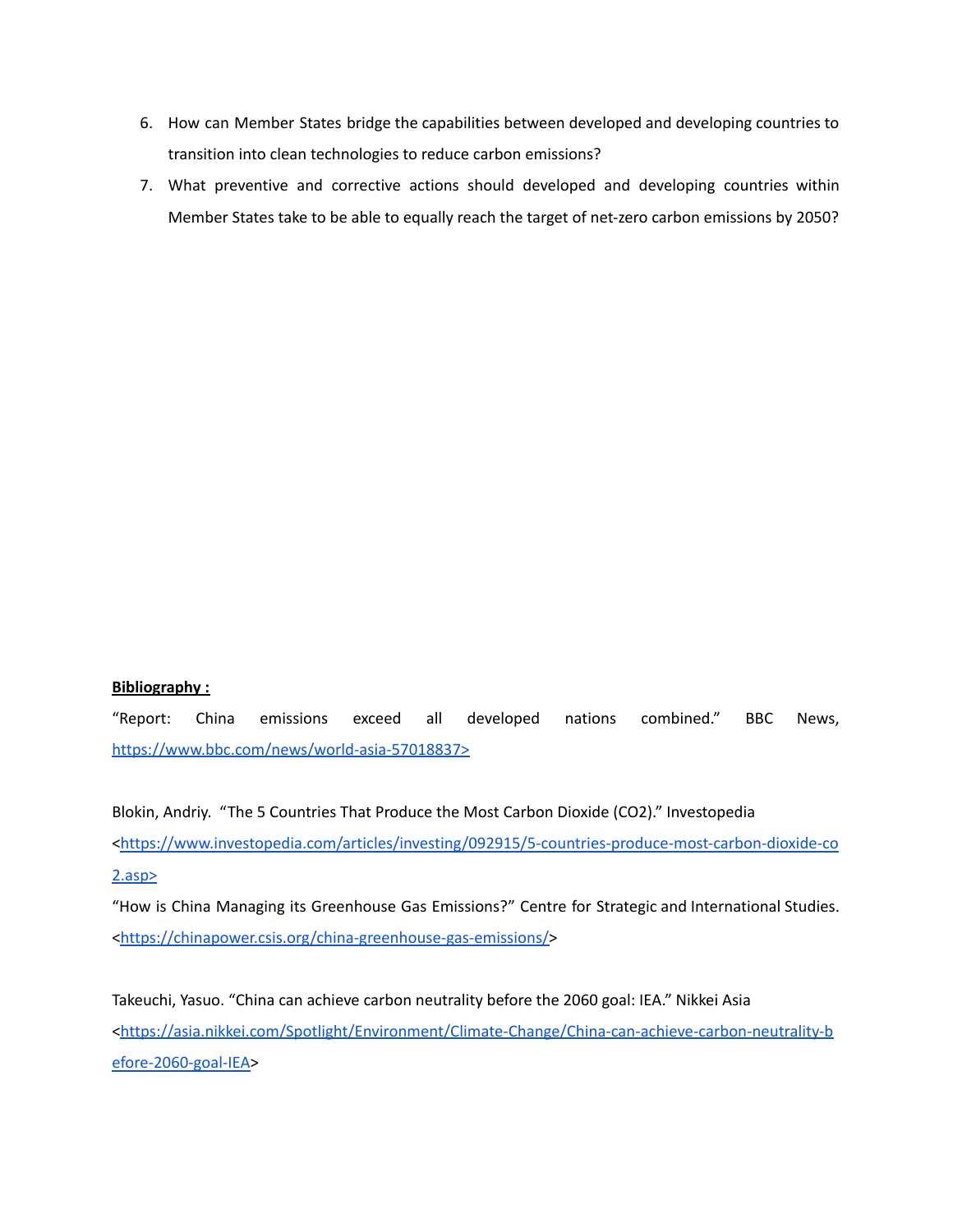"Bhutan is the world's only carbon negative country, so how did they do it?" Climate Council.

[<https://www.climatecouncil.org.au/bhutan-is-the-world-s-only-carbon-negative-country-so-how-did-th](https://www.climatecouncil.org.au/bhutan-is-the-world-s-only-carbon-negative-country-so-how-did-they-do-it/) [ey-do-it/>](https://www.climatecouncil.org.au/bhutan-is-the-world-s-only-carbon-negative-country-so-how-did-they-do-it/)

Patil, Vaishnavi. "Which Is The Only Carbon-Negative Country?" [<https://www.scienceabc.com/social-science/carbon-negative-country.html>](https://www.scienceabc.com/social-science/carbon-negative-country.html)

Thakur, Jyoti. "Explained: What Is Negative Emission And How Bhutan Maintains A 'Carbon Negative' Environment."

[<https://www.indiatimes.com/explainers/news/negative-emission-of-carbon-552521.html>](https://www.indiatimes.com/explainers/news/negative-emission-of-carbon-552521.html)

Greenberg, Chris. "Carbon offsets are a scam." Greenpeace [<https://www.greenpeace.org/international/story/50689/carbon-offsets-net-zero-greenwashing-scam/>](https://www.greenpeace.org/international/story/50689/carbon-offsets-net-zero-greenwashing-scam/)

"5 reasons Greenpeace is wrong about carbon credits." Dutchgreen Business. [<https://www.dgb.earth/carbon-offset-blog/5-reasons-greenpeace-is-wrong-about-carbon-credits](https://www.dgb.earth/carbon-offset-blog/5-reasons-greenpeace-is-wrong-about-carbon-credits)>

"Verra Response to Guardian Article on Carbon Offsets Used by Major Airlines." [<https://verra.org/verra-response-to-guardian-article-on-carbon-offsets-used-by-major-airlines/>](https://verra.org/verra-response-to-guardian-article-on-carbon-offsets-used-by-major-airlines/)

"FACT SHEET: President Biden Sets 2030 Greenhouse Gas Pollution Reduction Target Aimed at Creating Good-Paying Union Jobs and Securing U.S. Leadership on Clean Energy Technologies" The White House. [<https://www.whitehouse.gov/briefing-room/statements-releases/2021/04/22/fact-sheet-president-bid](https://www.whitehouse.gov/briefing-room/statements-releases/2021/04/22/fact-sheet-president-biden-sets-2030-greenhouse-gas-pollution-reduction-target-aimed-at-creating-good-paying-union-jobs-and-securing-u-s-leadership-on-clean-energy-technologies/) [en-sets-2030-greenhouse-gas-pollution-reduction-target-aimed-at-creating-good-paying-union-jobs-and](https://www.whitehouse.gov/briefing-room/statements-releases/2021/04/22/fact-sheet-president-biden-sets-2030-greenhouse-gas-pollution-reduction-target-aimed-at-creating-good-paying-union-jobs-and-securing-u-s-leadership-on-clean-energy-technologies/)[securing-u-s-leadership-on-clean-energy-technologies/](https://www.whitehouse.gov/briefing-room/statements-releases/2021/04/22/fact-sheet-president-biden-sets-2030-greenhouse-gas-pollution-reduction-target-aimed-at-creating-good-paying-union-jobs-and-securing-u-s-leadership-on-clean-energy-technologies/)>

"Sources of Greenhouse Gas Emissions" United States Environmental Agency. [<https://www.epa.gov/ghgemissions/sources-greenhouse-gas-emissions>](https://www.epa.gov/ghgemissions/sources-greenhouse-gas-emissions)

"Medium-term Climate Change Policy Plan." Ministry of the Environment Finland. [<https://ym.fi/en/medium-term-climate-change-policy-plan](https://ym.fi/en/medium-term-climate-change-policy-plan)>